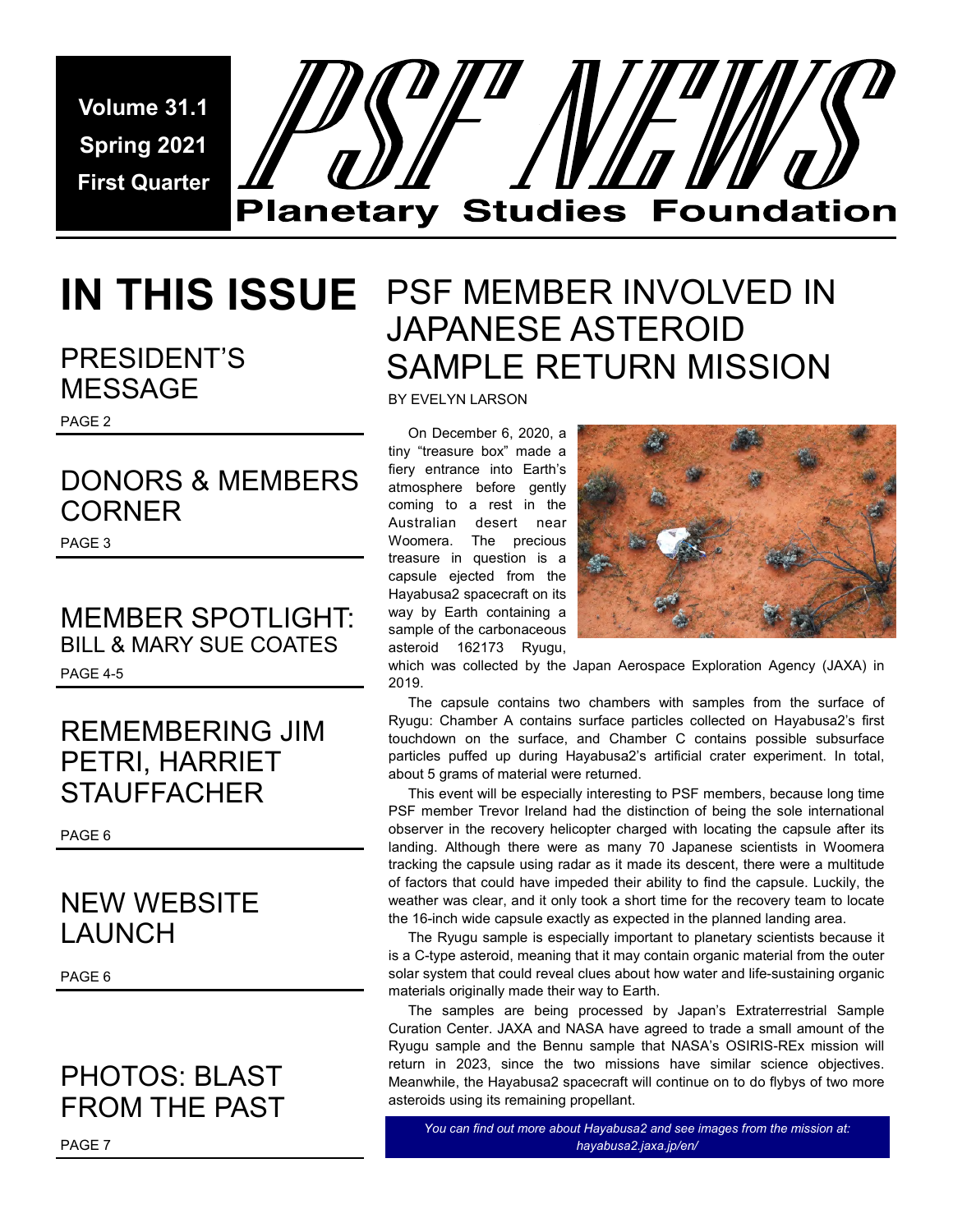# PRESIDENT'S MESSAGE

 As the First Quarter of 2021 comes to an end there seems to be a "ray of sunshine" appearing on the Planetary Studies Foundation's horizon. With several vaccines already being distributed to an ever-increasing population there seems to be much to hope for over the next few months. This past year has been one of the most difficult times we have had to deal with over our 32-year history. We entered 2020 with grand plans about creating an exciting educational display featuring meteorites and Antarctic science at the Putnam Museum in Davenport, Iowa, but the COVID-19 pandemic made its future uncertain. Statewide museum closings and restrictions on public gatherings forced us to cancel all our plans for the Doug Firebaugh Astronomical Observatory and other observing dates. Public visits to our 1876 Banwarth House & Museum were also cancelled until future notice. In an effort to deal with this uncertainty, your PSF Board of Directors decided to concentrate our energy and resources in areas that we were able to control. This would include needed repairs and maintenance on the Banwarth House & Museum and an updated inventory on the 1,500



meteorites in the PSF Collection. Thanks to the efforts of Evelyn Larson, our assistant curator of meteorites, we now have an accurate assessment of the number and significance of the meteorites in our collection. I am also proud to report that we are still receiving a large number of new meteorites for classification and research purposes. As 2020 finally came to an end we can look back on this totally unexpected year with a positive spin. It gave us the opportunity to step-back and evaluate our priorities, and look to a future that is different from the past, but certainly as exciting and rewarding as we can imagine.

 Our plans for 2021 basically remain the same as last year. We look forward to working with the Putnam Museum to create that wonderful display and to support their educational programs with books and meteorite specimens. Over at the Firebaugh Observatory Jim Dole and his staff are anxious to "get back to business" with their observing sessions and educational programs. The first quarter of 2021 has already seen a major accomplishment in a new design and change in the format of the PSF website. Thanks to the efforts of PSF members Liz and Evelyn Larson they have provided us with an updated look and more comprehensive website to reflect all aspects of our organization. I am also pleased to report that we have already received over 20 new meteorites to classify and add to our ever-growing collection. One of these meteorites is particularly interesting and will be studied at Yale by Evelyn Larson and supervised by Dr. Tony Irving. If all the research can be completed in time, then Evelyn hopes to present the data in her first scientific paper at this year's Meteoritical Society Meeting in Chicago, IL.

 Looks like a pretty good beginning for the year and hopefully it will carry-on into the following months. My sincere thanks to everyone who contributed to the 2020 Year End Campaign. Those contributions are much appreciated and will be used to support this year's needs.

#### *Paul P. Sipiera*

#### *WELCOME TO OUR NEWEST PSF MEMBER*

Paul & Diane Sipiera are pleased to announce the addition of their new grandson and newest PSF member. Their daughter and son-in-law, Andrea and Ryan Nolan, couldn't be happier.



Roc Nolan December 28, 2020 10:31 a.m. 9 lbs 11 oz 21.5 in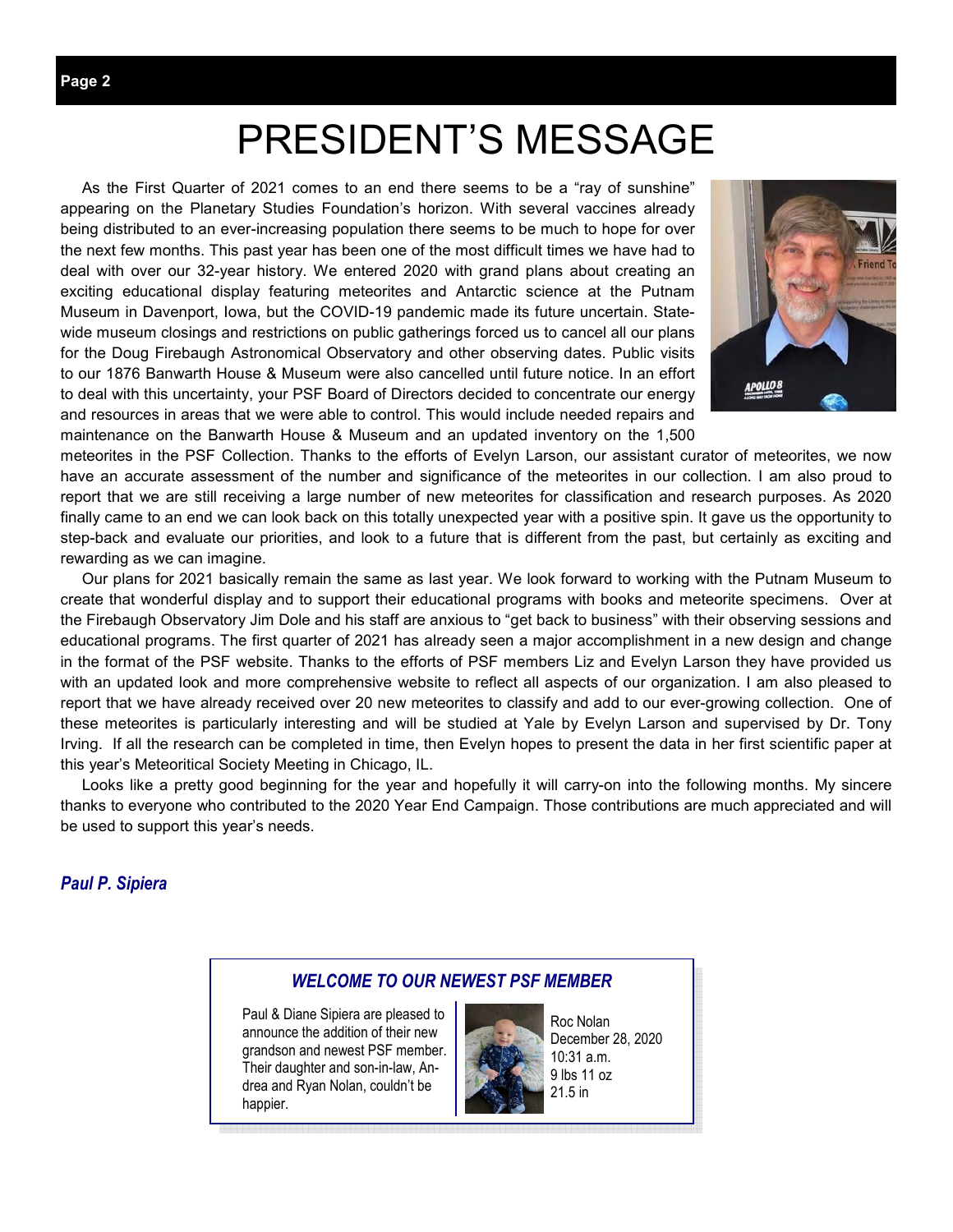# DONORS SPOTLIGHT

#### **- 2020 YEAREND ANNUAL FUND -**

#### **1876 Banwarth House & Museum**

Anonymous\*\*\*\* Max & Martha Purchis

#### **Douglas Firebaugh Astronomical Observatory**

Harriet Stauffacher John & Jane Yoder\*

#### **General/Operations Fund**

Leo & Karen Baran Kate Butler\* Cecilia Cooper\* Eugenia Krzyzanski\*\* Richard & Ellie Leary\* Janet Moote Paul & Diane Sipiera\*\*\* Linda Virag\*

#### **Meteorite Research**

Loren & Evelyn Acton\* Jerry & Elena Marty\* Joan & Larry Reylek

#### **- SPRING 2021 DONATIONS -**

#### **Douglas Firebaugh Astronomical Observatory**

John & Susan Walt\*

#### **General/Operations Fund**

Mary & Alan Becker\*\*\* Paul & Diane Sipiera\*\*\*

*Recognizes a donation of \$100 to \$499 \** 

*Recognizes a donation of \$500 to \$999 \*\** 

*Recognizes a donation of \$1,000+ \*\*\** 

*Recognizes a donation of \$10,000 \*\*\*\** 

# RENEWING MEMBERS

**Contributing Membership** Kate Butler

#### **Individual Membership**

Eugenia Krzyzanski Dave Smith

**Family Membership**  Dino Milano & Ellyn Tsagaris Ramon & Nancy Ricondo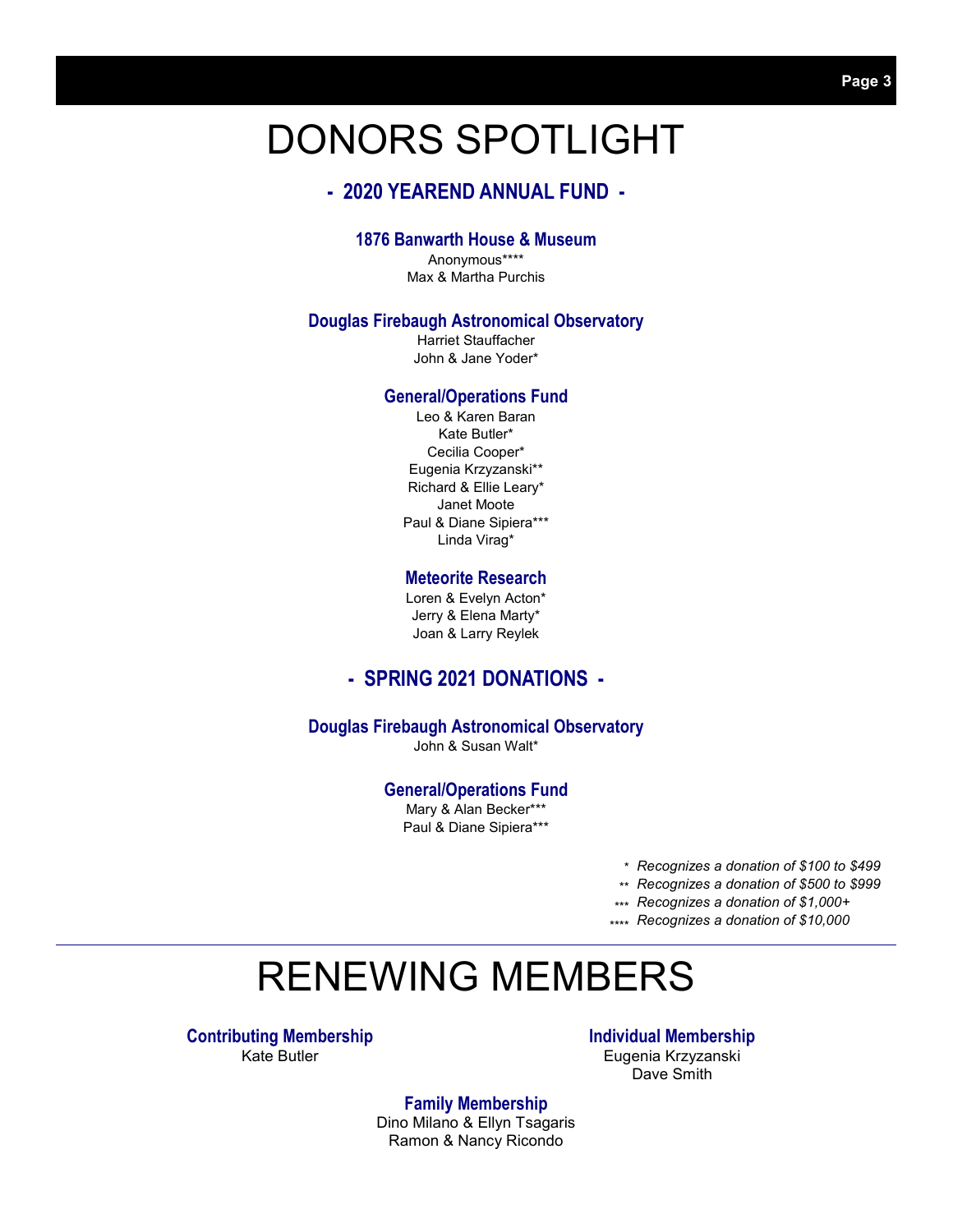# MEMBER SPOTLIGHT: Bill & Mary Sue Coates

*Bill & Mary Sue Coates have been members of the Planetary Studies Foundation since 1992. They met Paul & Diane Sipiera through the Explorers Club in Chicago and instantly made a connection through their love of nature and the sciences. They attended many PSF Fundraising Dinners in support of our mission and have been members of the organization for nearly 30 years.* 

#### *Where did you grow up and how did you meet?*

**Both:** We are both Midwesterners. Mary Sue grew up in Ann Arbor, MI and Bill grew up in Wilmette, IL. We met at the University of Michigan.

#### *Bill, before retiring, what was your career and how did it lead to outside interests?*

**Bill:** After studying actuarial science at Michigan, I began working at an insurance company in the special risks department. One day a man came in wanting to buy liability insurance for the Chicago Mountaineering Club. I turned down his request, but was amazed by the club's existence and activities.

I loved the little I knew about the mountains and outdoor camping. I asked where and when the club met and soon afterwards, I joined the club. I ended up not only selling insurance to the Club, but by joining the club, I met other climbers and participated in local climbing activities at Joliet quarries, Mississippi Palisades and Devil's Lake, Wisconsin. Since then, we alternated our vacations between the mountains and the ocean to fulfill Mary Sue's love of the sea. Some years we even went to both areas. We also explored abroad to expose the children to foreign travel.

#### *Where did your mountain climbing adventures take you?*

**Bill:** In 1967, with other members of the Chicago Mountaineering Club, we became one of the earliest, non-scientific groups to climb Mt. McKinley (Denali). On the

trip we taste-tested freeze-dried food which was to be used by NASA for their upcoming Moon Shot. (Most of us thought the food was too dry and took too long to prepare. I thought it was O.K.) As I recall, we averaged about 5500 calories per day.

Because weather conditions can change very quickly for the worst on Mt. McKinley, on the way up the mountain we were required to furnish a series of camps with adequate supplies of food and equipment to assure safety. To do that, we took 17 days climbing up, but only two days coming down.

#### *Mary Sue, how did you become interested in geology?*

**Mary Sue: I think sometimes there** are symptoms of interest in small children. I remember as a child collecting black sand containing magnetite and cutting tiny garnets out of the rocks in a stone fence beside our house. Then in ninth grade I took an Earth Science class and loved it. I asked the teacher when I could take some more and he said "Not till you get to college."

#### *Did you end up studying geology in college?*

**Mary Sue:** After one year at Michigan, I transferred to Bryn Mawr College in Pennsylvania where I finally rediscovered geology and majored in it. After college I moved to Chicago and got a job as Secretary in the Geology Department at the Field Museum for one year, before moving to a better job for four years with a small geological consulting firm. After having three children, I returned to



*Mary Sue and Bill Coates* 

college to get my Master's degree in Geology at Northwestern University.

#### *Did you work as a Geologist?*

**Mary Sue:** After Northwestern I worked at Harza Engineering Company as a geologist for 20 years. It was a consulting engineering firm which designed large hydroelectric projects and other water-related projects all over the world. I also did a lot of work on the Tunnel and Reservoir Project (TARP) in Chicago.

#### *What year were you inducted into the Explorers Club and how were you chosen?*

**Mary Sue:** Another Harza project led to my becoming an early female member of the Explorers Club (FN82). It was geologic exploration for a pumped hydro-storage project, a method of generating electricity by dropping water from an upper reservoir, usually on a mountaintop, into a lower reservoir in a valley. As we did not have a mountain nor a valley in the project area, the water was to drop from the flat-ground surface of the upper reservoir down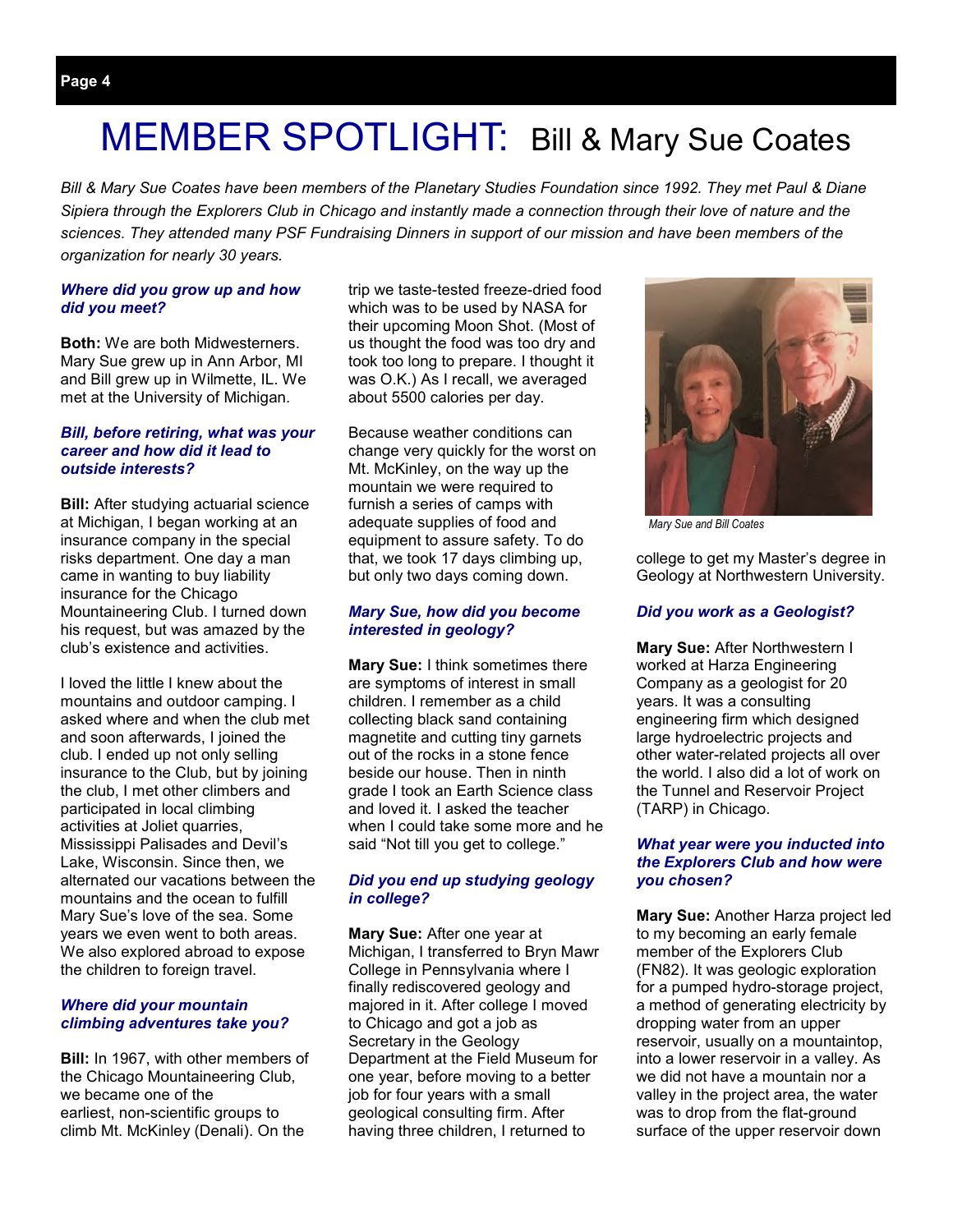a mile-deep shaft into a lower reservoir excavated out of granite. The project probed the limits of knowledge of each of the geologic and engineering disciplines utilized. In the end the project was never constructed, but the concept was novel.

#### *What other vacation adventures were especially interesting?*

**Both:** Summers were very important to us. While our kids were young, we camped and climbed at Devil's Lake, Wisconsin almost every other weekend, sometimes varying the schedule with foreign travel. Later we became trekkers and cruisers, eventually visiting all 50 states and all seven continents.

#### *Are there any trips that stand out as especially memorable?*

**Both:** Another fascinating trip was a bicycle trip — not a short, local trip, but cycling 400 miles in Vietnam. There, on bicycles, we competed for space on the dusty main highway, crowded with trucks and buses, from Hanoi to Ho Chi Minh City (an exciting adventure). Other trips that are special favorites were rafting in Alaska, trekking in the Himalayas and Patagonia, climbing in Canada, Peru and Ecuador (for Bill), and



*Mary Sue and Bill with a statue of a Komodo dragon on Komodo island (top) and a living Komodo dragon (bottom)* 

cruising in the Antarctic and Indonesia.

#### *On your most recent trip you got to see Komodo Dragons in their native habitat, Komodo Island in Indonesia. What was that experience like?*

**Both:** Although our most recent trip was disrupted and rearranged because of Covid-19, we did get to Komodo Island in Indonesia where we watched a group of Komodo dragons at a favorite resting place by a small creek. They are large, impressive animals standing about ten feet tall and weighing up to 350 lbs.

#### *In retirement, both of you spent many years volunteering. Where did you volunteer and what did you do?*

**Mary Sue:** I volunteered for 26 years in the Geology Department at the Field Museum, returning to the location of my first job out of college. I guided visitors through the geology exhibits and worked in the paleontological and meteorite collections.

**Bill:** I volunteered as a docent at Brookfield Zoo for 18 years and in the Plant Clinic at the Morton Arboretum for 12 years.♦



# SPRING **CELESTIAL ALENDAR**

#### **April 22, 23 — Lyrids Meteor Shower**

*The Lyrids is an average shower, usually producing about 20 meteors per hour at its peak. Meteors will radiate from the constellation Lyra, but can appear anywhere in the sky.* 

#### **April 27 — Full Moon, Supermoon**

#### **May 6-7 — Eta Aquarids Meteor Shower**

*In the Northern Hemisphere, the rate can reach about 30 meteors per hour. Best viewing will be from a dark location after midnight* 

#### **May 17 — Mercury at Greatest Eastern Elongation**

*This is the best time to view Mercury since it will be at its highest point above the horizon in the evening sky. Look for the planet low in the western sky just after sunset.* 

#### **May 26 — Full Moon, Supermoon**

#### **May 26 — Total Lunar Eclipse**

*The eclipse will be visible throughout the Pacific Ocean and parts of eastern Asia, Japan, Australia, and western North America.* 

#### **June 10 — Annual Solar Eclipse**

*A partial eclipse will be visible in the northeaster United States, Europe and most of Russia.* 



**Calling Amazon Shoppers!** 

If you shop on Amazon, visit the back page to see how your shopping can help contribute to the PSF.

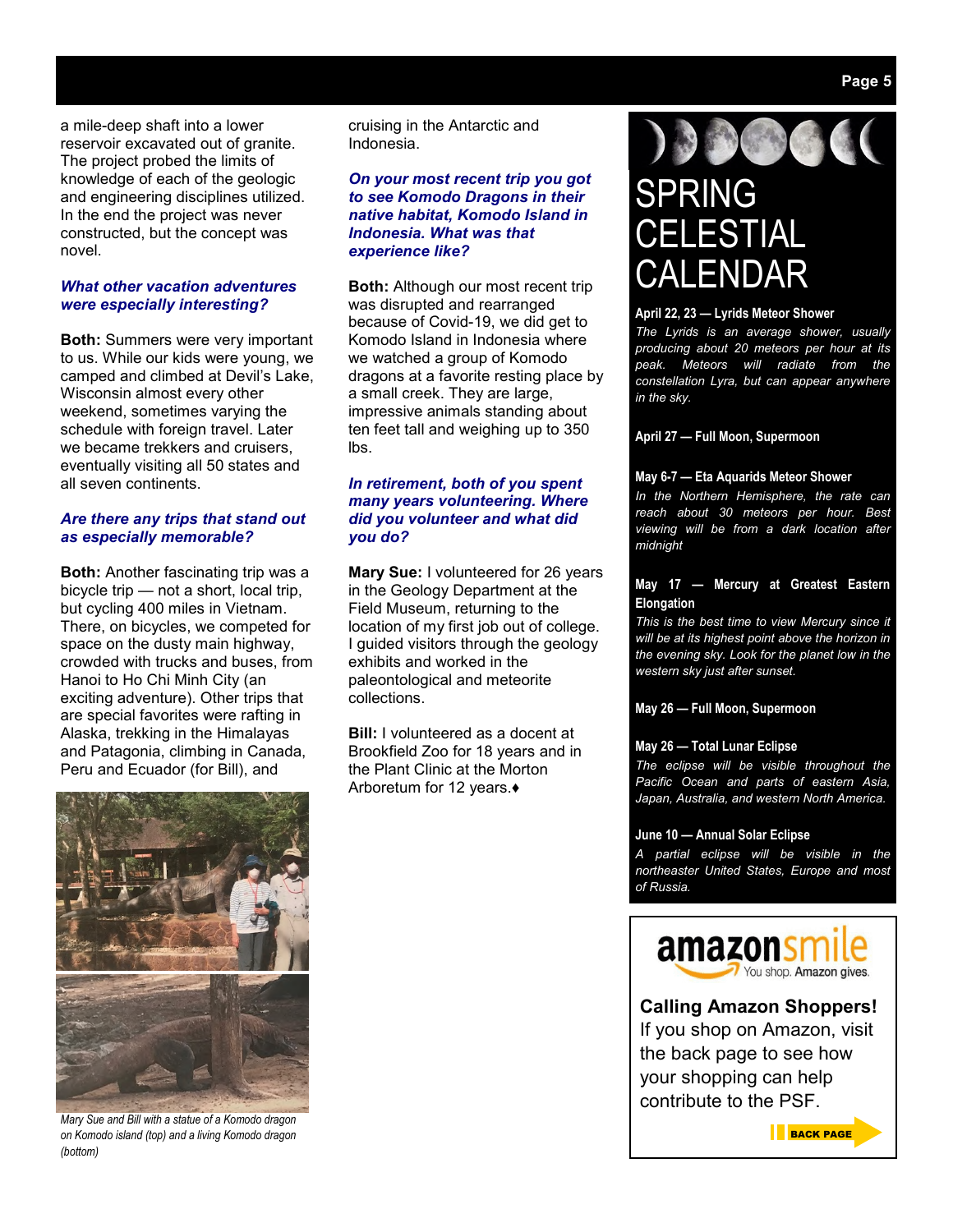# REMEMBERING JIM PETRI, HARRIET STAUFFACHER

#### **JIM PETRI — PSF's First Chairman of the Board**

Jim first became involved with PSF in its infancy and was elected as PSF's first Chairman of the Board in 1991.

His positive attitude and varied experiences allowed him to bring creative ideas and keen business approach to the Board of Directors. With his passion for aviation and

space through his career at United Airlines, he was the perfect fit for the young PSF. He and his wife attended numerous



*Jim Petri* 

fundraising dinners and were loyal supporters of the organization.

Jim would have been 87 years old on March 30<sup>th</sup>. He will be remembered as a devoted family man, US Army Veteran, 45-year employee of United Airlines, strong regional advocate, and longest serving elected official in Elk Grove Village history. He will be missed by many.

#### **HARRIET STAUFFACHER — Mother-in-Law to PSF Director, Jim Dole**

Harriet became involved with the PSF through her daughter and PSF member, Pam Dole, and son-inlaw, Jim, Co-Director of the

Douglas Firebaugh Observatory. Harriet turned 90 this past July.

She was a loving wife, mother and Veteran of the Women's Air Force  $(WAF)$  enlisting against her brother's



*Harriet Stauffacher* 

wishes — and the first female Air Traffic Control Instructor in the WAF. On behalf of the entire PSF Board, we give our condolences to Jim, Pam and their entire family. She will be dearly missed by all.



# **OUR NEW WEBSITE HAS L A U N C H E D**

Visit www.planets.org to experience our new and improved site including an all new meteorite gallery.



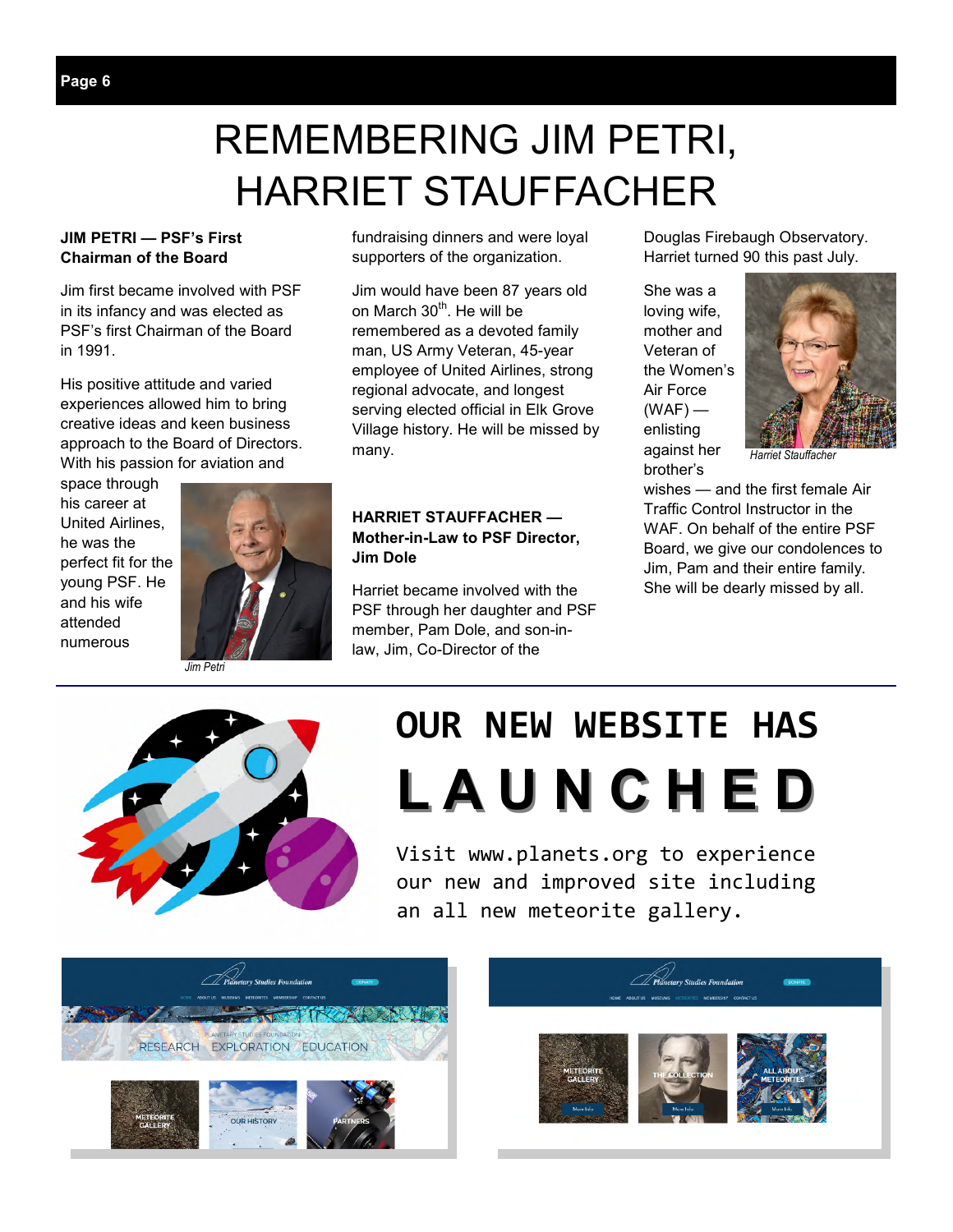# BLAST FROM THE PAST



*Left to right: Andrea Nolan (Cosentino), Bob Renguso, Diane Sipiera, Joe Auer, Paul Solarz and Bruce Dod at a past PSF Board meeting* 



*Left to right: Bill & Claudia Gruber with Skylab III Astronaut, Jack Lousma at the 2007 PSF fundraising dinner* 



*Left to right: Paul & Diane Sipiera, Astronaut Owen & Eve Garriott, Astronaut Loren & Evelyn Acton on the 1998 PSF Solar Eclipse trip to Aruba* 



*Left to right: Skylab III Astronaut, Jack Lousma and PSF Member Jan Buedel at the 2007 PSF fundraising dinner* 



*Left to right: Skylab III Astronaut, Jack Lousma and PSF Chairman of the Board, Joe Auer at the 2007 PSF fundraising dinner* 



*Left to right: Caroline Sipiera, Maddie Havlik, Paula Feiner (Sipiera) and Katie Havlik helping out at the 2007 PSF fundraising dinner* 



*Left to right: PSF members Joan Reylek and Frank Stokes at a PSF fundraising dinner*